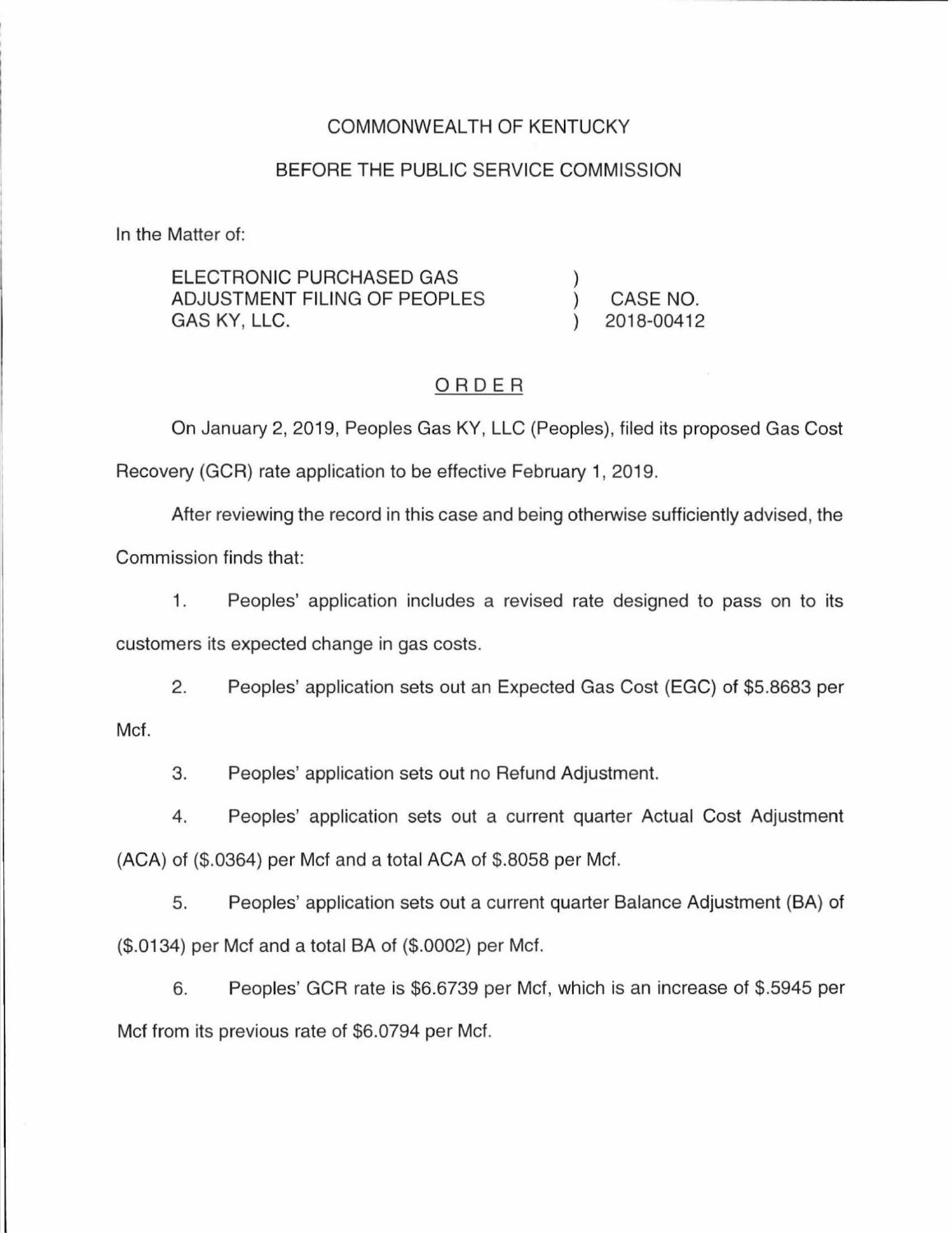7. The rate as proposed by Peoples and set forth in the Appendix to this Order is fair, just, and reasonable, and should be approved for final meter readings by Peoples on and after February 1, 2019.

IT IS THEREFORE ORDERED that:

1. The rate proposed by Peoples and set forth in the Appendix to this Order is approved for final meter readings on and after February 1, 2019.

2. Within 20 days of the date of entry of this Order, Peoples shall file with this Commission, using the Commission's electronic Tariff Filing System, revised tariff sheets setting out the rate approved herein and reflecting that it was approved pursuant to this Order.

3. This case is closed and removed from the Commission's docket.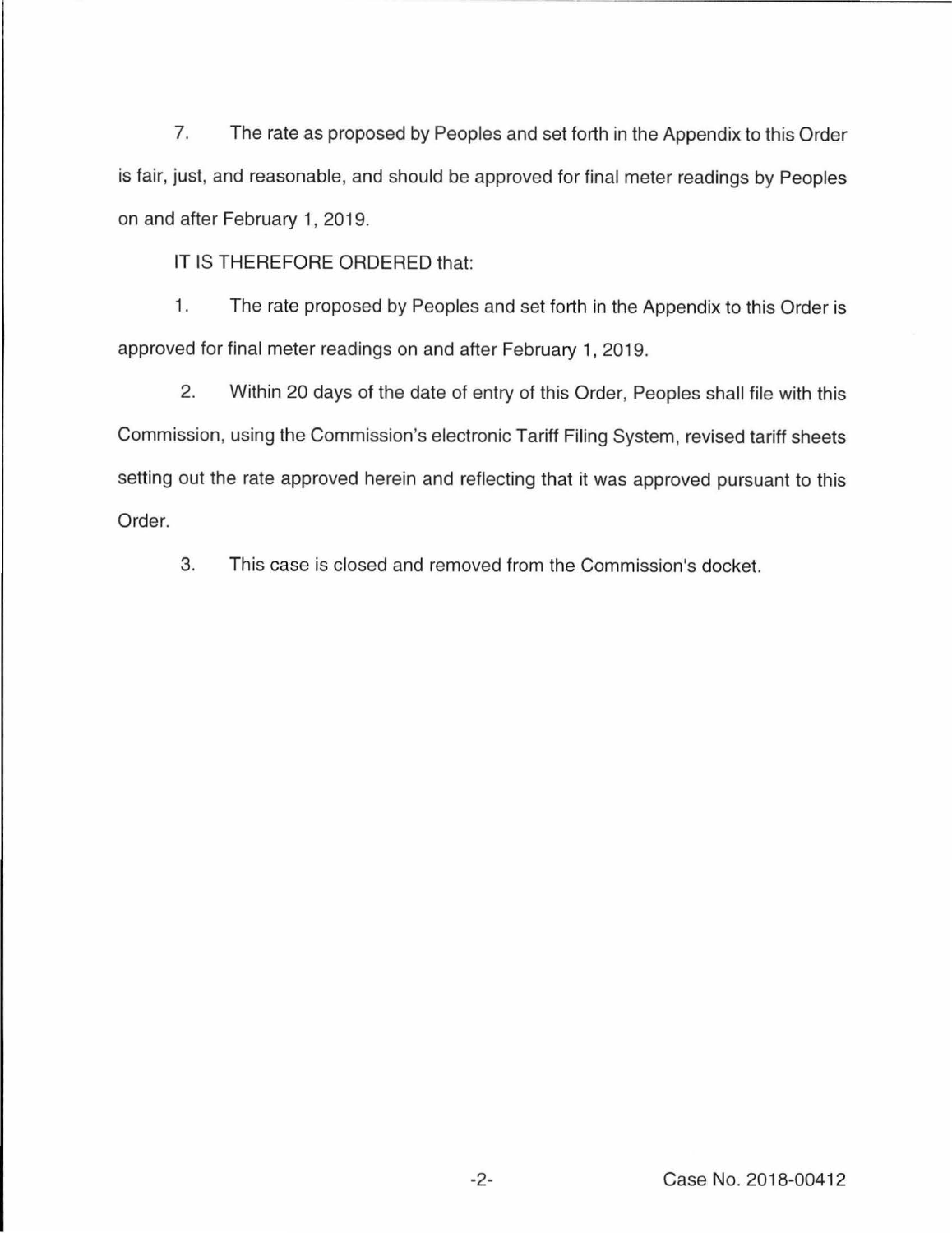By the Commission

|             | <b>ENTERED</b>                                      |
|-------------|-----------------------------------------------------|
| JAN 17 2019 |                                                     |
|             | <b>KENTUCKY PUBLIC</b><br><b>SERVICE COMMISSION</b> |

ATTEST:

Stwa R. Punso

Executive Director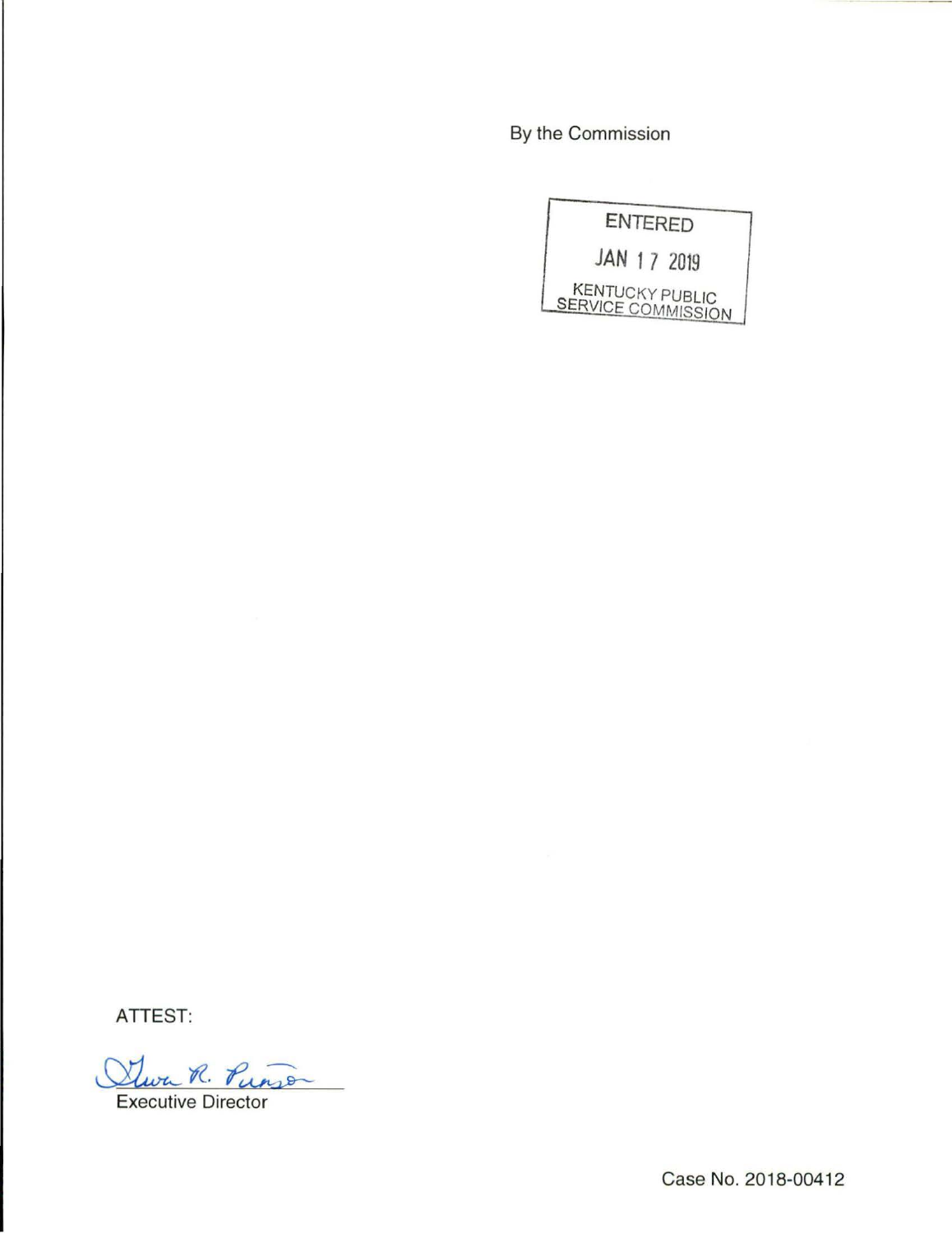# APPENDIX

# APPENDIX TO AN ORDER OF THE KENTUCKY PUBLIC SERVICE COMMISSION IN CASE NO. 2018-00412 DATED **JAN 1 7 2019**

The following rates and charges are prescribed for the customers in the area served by People Gas KY LLC. All other rates and charges not specifically mentioned herein shall remain the same as those in effect under the authority of the Commission prior to the effective date of this Order.

### RATES:

|         | Gas Cost<br>Recovery |          |                   |  |
|---------|----------------------|----------|-------------------|--|
|         | <b>Base Rate</b>     | Rate     | <b>Total Rate</b> |  |
| All Mcf | \$2.1322             | \$6.6739 | \$8.8061          |  |